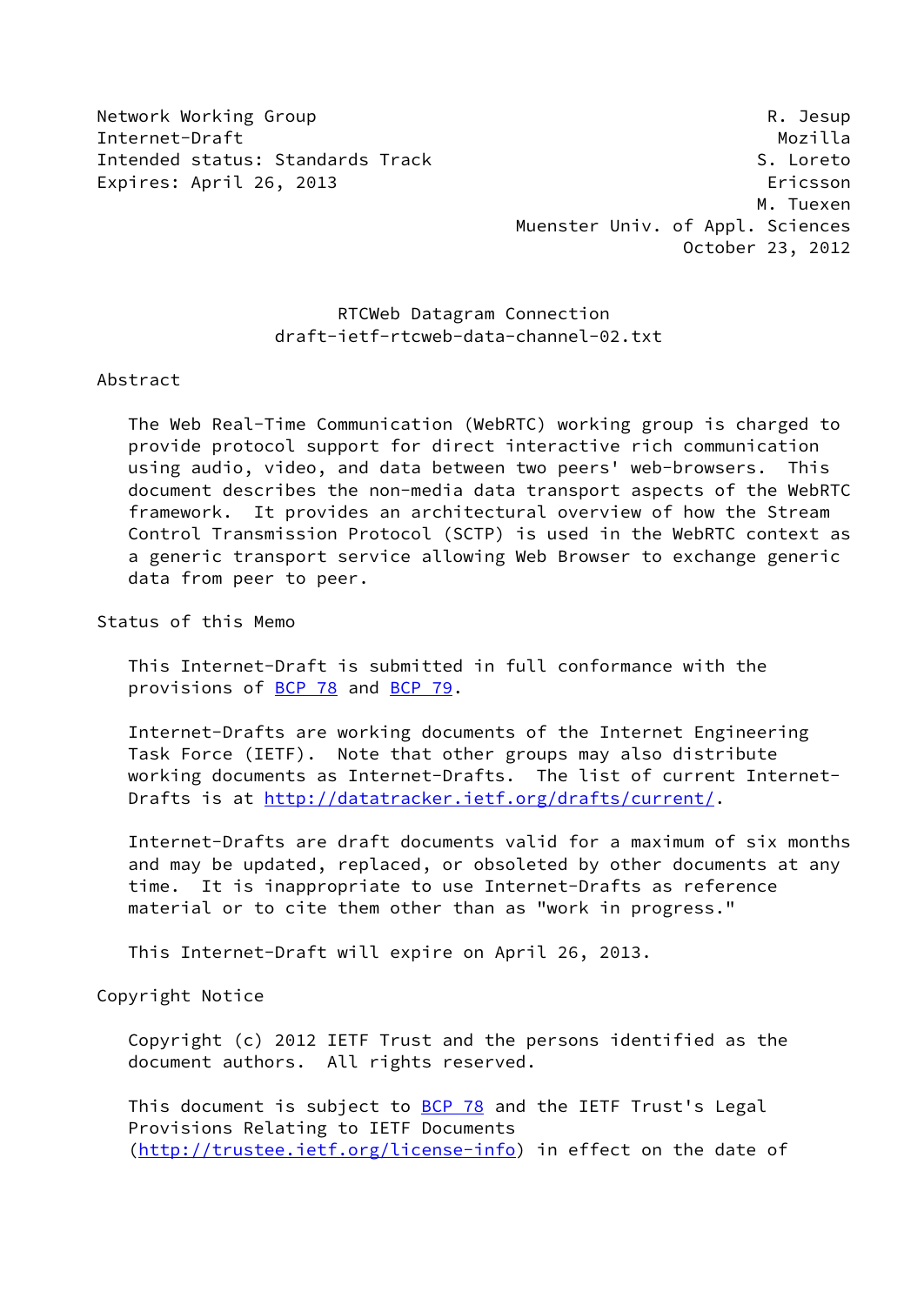Jesup, et al. Expires April 26, 2013 [Page 1]

Internet-Draft RTCWeb Datagram Connection October 2012

 publication of this document. Please review these documents carefully, as they describe your rights and restrictions with respect to this document. Code Components extracted from this document must include Simplified BSD License text as described in Section 4.e of the Trust Legal Provisions and are provided without warranty as described in the Simplified BSD License.

Table of Contents

| 2.                                                                                             |  |  |
|------------------------------------------------------------------------------------------------|--|--|
| 3.                                                                                             |  |  |
| Use Cases $\ldots \ldots \ldots \ldots \ldots \ldots \ldots \ldots \ldots \ldots \vdots$<br>4. |  |  |
| $4.1$ . Use Cases for Unreliable Datagram Based Channels $5$                                   |  |  |
| 4.2. Use Cases for Reliable Channels (Datagram or Stream                                       |  |  |
|                                                                                                |  |  |
| SCTP over DTLS over UDP Considerations 6<br>5.                                                 |  |  |
| The Usage of SCTP in the RTCWeb Context $\cdots$ 8<br>6.                                       |  |  |
|                                                                                                |  |  |
|                                                                                                |  |  |
|                                                                                                |  |  |
| 6.4. Usage of Payload Protocol Identifier 10                                                   |  |  |
| 7. Security Considerations 10                                                                  |  |  |
| 8.                                                                                             |  |  |
| 9.                                                                                             |  |  |
|                                                                                                |  |  |
|                                                                                                |  |  |
|                                                                                                |  |  |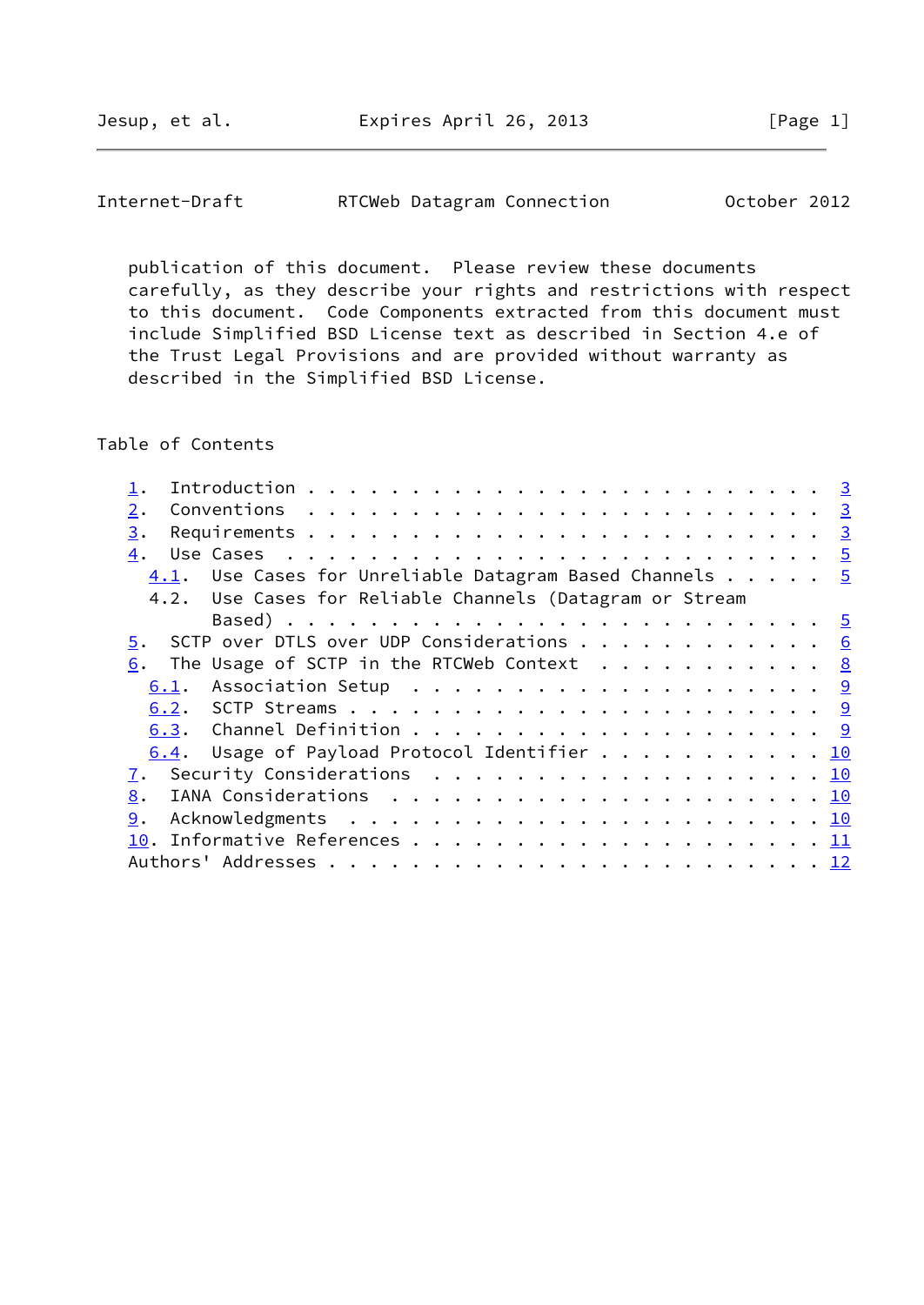Jesup, et al. Expires April 26, 2013 [Page 2]

<span id="page-2-1"></span>Internet-Draft RTCWeb Datagram Connection October 2012

#### <span id="page-2-0"></span>[1](#page-2-0). Introduction

 Non-media data types in the context of RTCWEB are handled by using SCTP [\[RFC4960](https://datatracker.ietf.org/doc/pdf/rfc4960)] encapsulated in DTLS [\[RFC6347](https://datatracker.ietf.org/doc/pdf/rfc6347)].

| SCTP    |
|---------|
| DTLS    |
| ICE/UDP |

Figure 1: Basic stack diagram

 The encapsulation of SCTP over DTLS over ICE/UDP provides a NAT traversal solution together with confidentiality, source authenticated, integrity protected transfers. This data transport service operates in parallel to the media transports, and all of them can eventually share a single transport-layer port number.

SCTP as specified in [\[RFC4960](https://datatracker.ietf.org/doc/pdf/rfc4960)] with the extension defined in [\[RFC3758](https://datatracker.ietf.org/doc/pdf/rfc3758)] provides multiple streams natively with reliable, and partially-reliable delivery modes.

The remainder of this document is organized as follows: [Section 3](#page-3-0) and [Section 4](#page-4-0) provide requirements and use cases for both unreliable and reliable peer to peer datagram base channel; [Section 5](#page-5-0) arguments SCTP over DTLS over UDP; [Section 6](#page-8-0) provides an overview of how SCTP should be used by the RTCWeb protocol framework for transporting non-media data between browsers.

<span id="page-2-2"></span>[2](#page-2-2). Conventions

The key words "MUST", "MUST NOT", "REQUIRED", "SHALL", "SHALL NOT",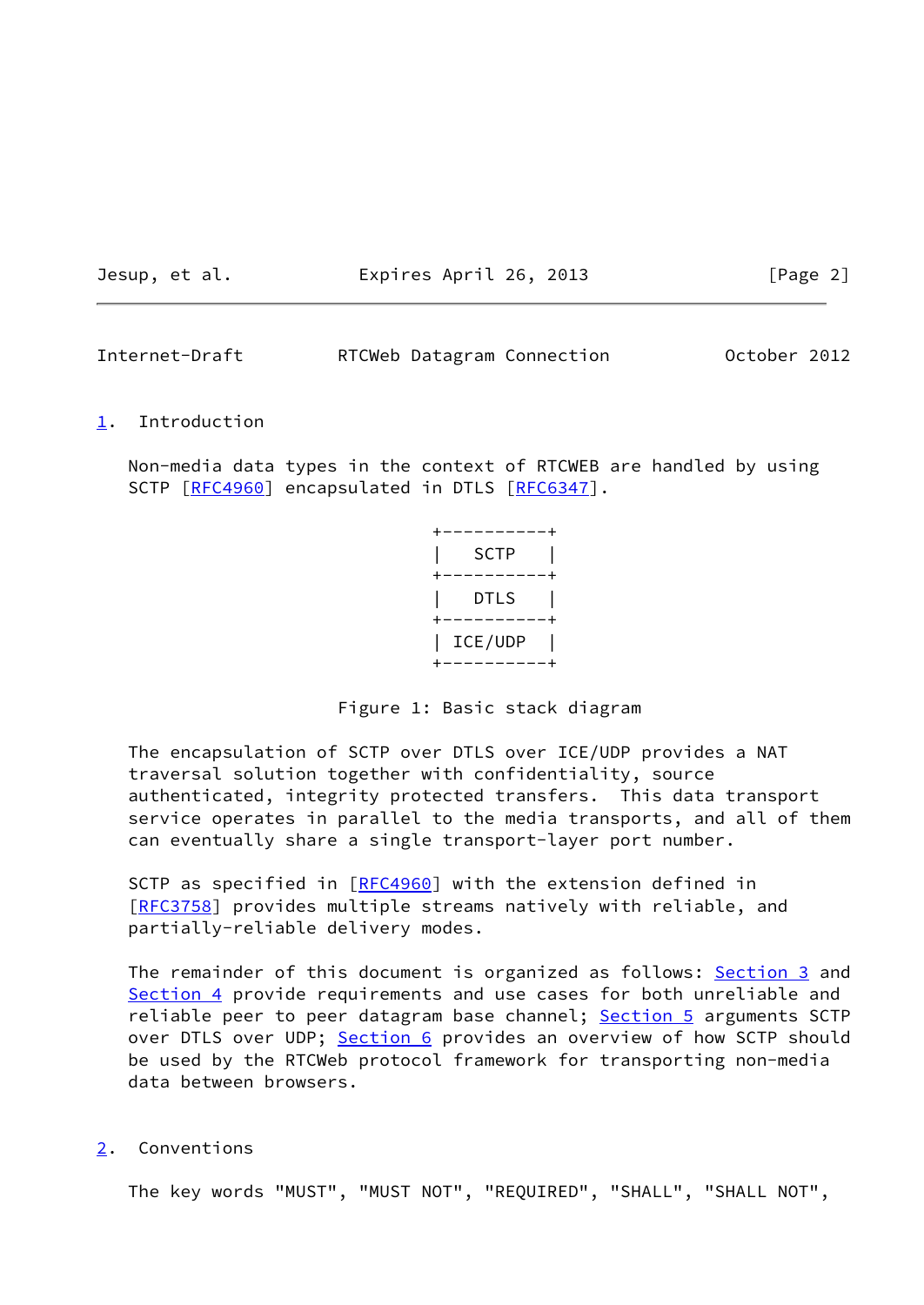"SHOULD", "SHOULD NOT", "RECOMMENDED", "MAY", and "OPTIONAL" in this document are to be interpreted as described in [\[RFC2119](https://datatracker.ietf.org/doc/pdf/rfc2119)].

<span id="page-3-0"></span>[3](#page-3-0). Requirements

 This section lists the requirements for P2P data connections between two browsers.

Jesup, et al. Expires April 26, 2013 [Page 3]

| Internet-Draft | RTCWeb Datagram Connection |  | October 2012 |  |
|----------------|----------------------------|--|--------------|--|
|----------------|----------------------------|--|--------------|--|

- Req. 1 Multiple simultaneous datagram streams MUST be supported. Note that there may 0 or more media streams in parallel with the data streams, and the number and state (active/inactive) of the media streams may change at any time.
- Req. 2 Both reliable and unreliable datagram streams MUST be supported.
- Req. 3 Data streams MUST be congestion controlled; either individually, as a class, or in conjunction with the media streams, to ensure that datagram exchanges don't cause congestion problems for the media streams, and that the rtcweb PeerConnection as a whole is fair with competing streams such as TCP.
- Req. 4 The application SHOULD be able to provide guidance as to the relative priority of each datagram stream relative to each other, and relative to the media streams. [ TBD: how this is encoded and what the impact of this is. ] This will interact with the congestion control algorithms.
- Req. 5 Datagram streams MUST be encrypted; allowing for confidentiality, integrity and source authentication. See [\[I-D.ietf-rtcweb-security](#page-11-3)] and [\[I-D.ietf-rtcweb-security-arch\]](#page-12-1) for detailed info.
- Req. 6 Consent and NAT traversal mechanism: These are handled by the PeerConnection's ICE [[RFC5245](https://datatracker.ietf.org/doc/pdf/rfc5245)] connectivity checks and optional TURN servers.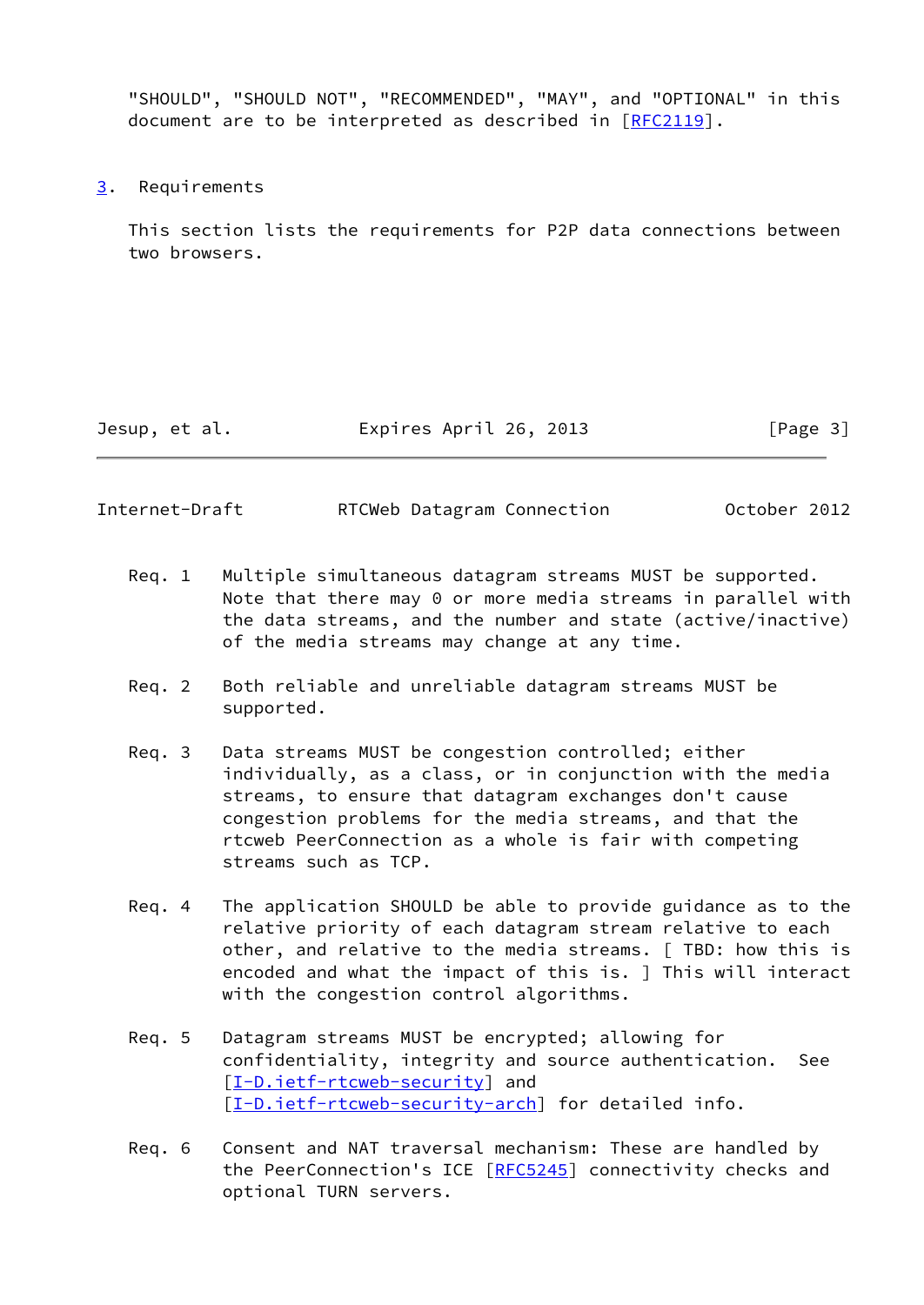- Req. 7 Data streams MUST provide message fragmentation support such that IP-layer fragmentation does not occur no matter how large a message the Javascript application passes to be sent.
- Req. 8 The data stream transport protocol MUST not encode local IP addresses inside its protocol fields; doing so reveals potentially private information, and leads to failure if the address is depended upon.
- Req. 9 The data stream protocol SHOULD support unbounded-length "messages" (i.e., a virtual socket stream) at the application layer, for such things as image-file-transfer; or it MUST support a maximum application-layer message size of at least 2GB.

|  | Jesup, et al. |  | Expires April 26, 2013 | [Page 4] |
|--|---------------|--|------------------------|----------|
|--|---------------|--|------------------------|----------|

<span id="page-4-1"></span>

| Internet-Draft | RTCWeb Datagram Connection | October 2012 |  |
|----------------|----------------------------|--------------|--|
|                |                            |              |  |

- Req. 10 The data stream packet format/encoding MUST be such that it is impossible for a malicious Javascript to generate an application message crafted such that it could be interpreted as a native protocol over UDP - such as UPnP, RTP, SNMP, STUN, etc.
- Req. 11 The data stream transport protocol MUST start with the assumption of a PMTU of 1280  $\lceil$  \*\*\* need justification \*\*\*] bytes until measured otherwise.
- Req. 12 The data stream transport protocol MUST NOT rely on ICMP or ICMPv6 being generated or being passed back, such as for PMTU discovery.
- Req. 13 It MUST be possible to implement the protocol stack in the user application space.

## <span id="page-4-0"></span>[4](#page-4-0). Use Cases

<span id="page-4-2"></span>[4.1](#page-4-2). Use Cases for Unreliable Datagram Based Channels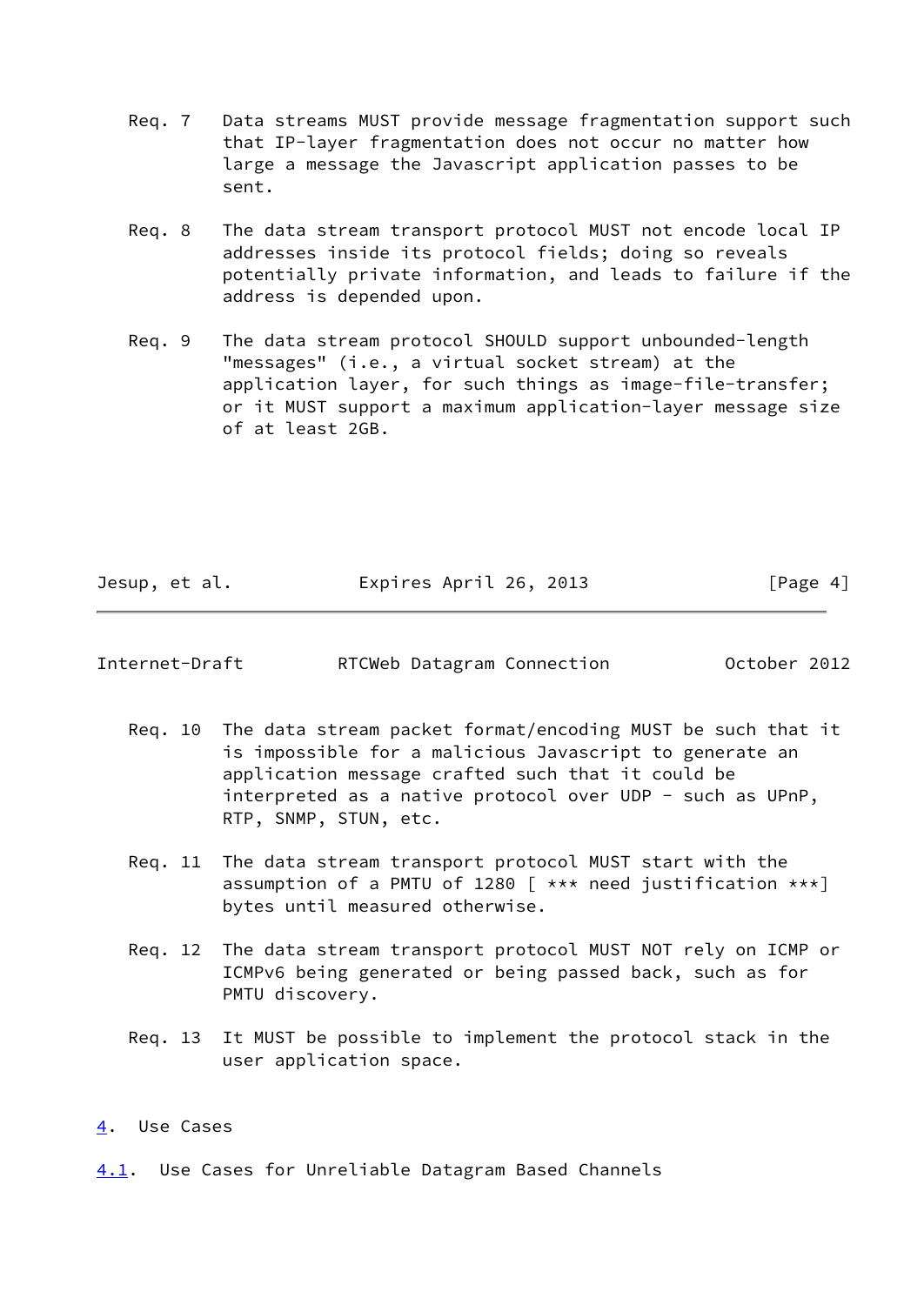- U-C 1 A real-time game where position and object state information is sent via one or more unreliable data channels. Note that at any time there may be no media channels, or all media channels may be inactive, and that there may also be reliable data channels in use.
- U-C 2 Non-critical state updates about a user in a video chat or conference, such as Mute state.
- <span id="page-5-2"></span>[4.2](#page-5-2). Use Cases for Reliable Channels (Datagram or Stream Based)

 Note that either reliable datagrams or streams are possible; reliable streams would be fairly simple to layer on top of SCTP reliable datagrams with in-order delivery.

- U-C 3 A real-time game where critical state information needs to be transferred, such as control information. Typically this would be datagrams. Such a game may have no media channels, or they may be inactive at any given time, or may only be added due to in-game actions.
- U-C 4 Non-realtime file transfers between people chatting. This could be datagrams or streaming. Note that this may involve a large number of files to transfer sequentially or in parallel, such as when sharing a folder of images or a directory of files.

| Jesup, et al. | Expires April 26, 2013 | [Page 5] |
|---------------|------------------------|----------|
|---------------|------------------------|----------|

<span id="page-5-1"></span>Internet-Draft RTCWeb Datagram Connection October 2012

- U-C 5 Realtime text chat while talking with an individual or with multiple people in a conference. Typically this would be datagrams.
- U-C 6 Renegotiation of the set of media streams in the PeerConnection. Typically this would be datagrams.
- U-C 7 Proxy browsing, where a browser uses data channels of a PeerConnection to send and receive HTTP/HTTPS requests and data, for example to avoid local internet filtering or monitoring. Typically this would be streams.

<span id="page-5-0"></span>[5](#page-5-0). SCTP over DTLS over UDP Considerations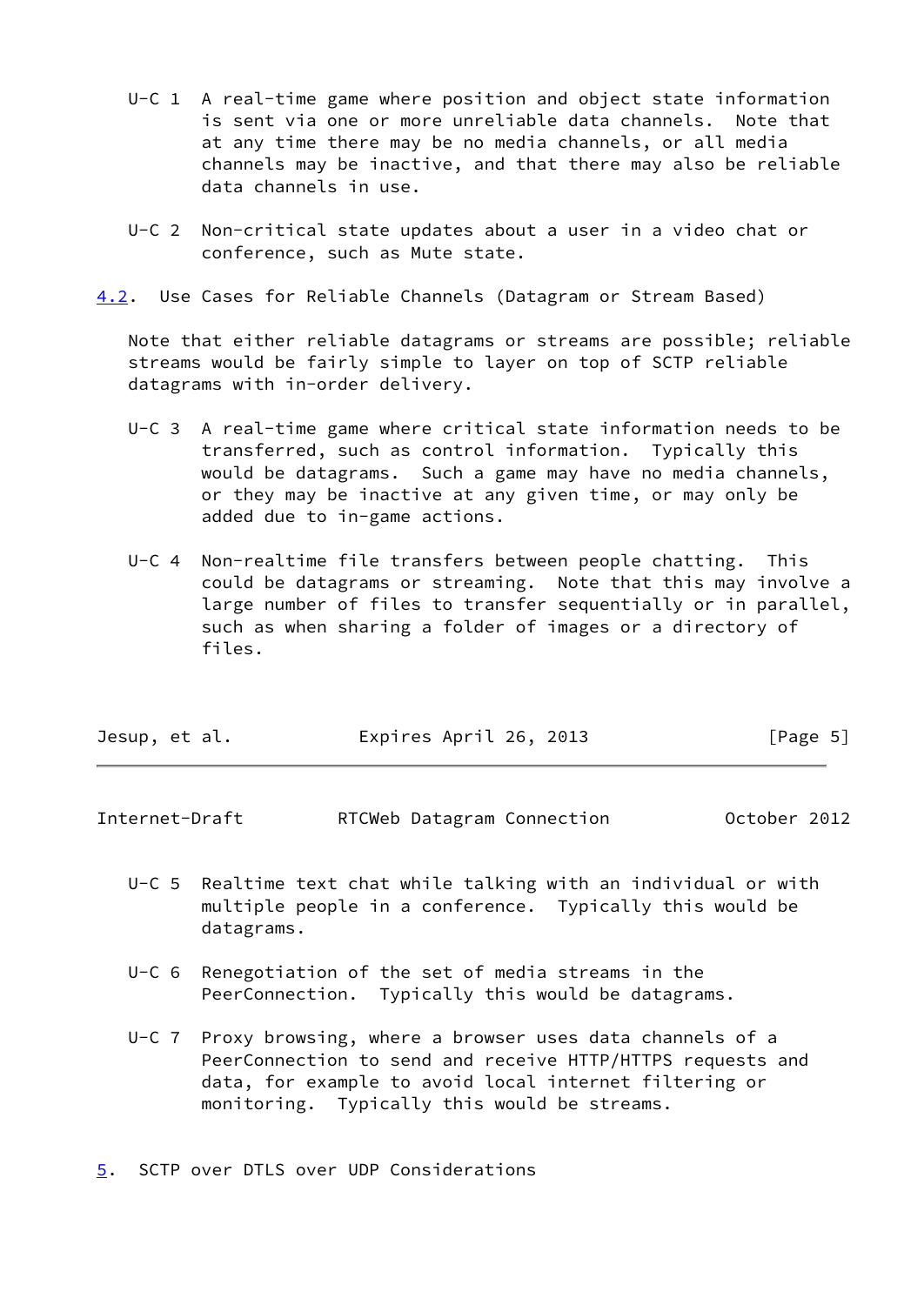The encapsulation of SCTP over DTLS as defined in [\[I-D.tuexen-tsvwg-sctp-dtls-encaps](#page-12-2)] provides a NAT traversal solution together with confidentiality, source authenticated, integrity protected transfers. SCTP as specified in [[RFC4960\]](https://datatracker.ietf.org/doc/pdf/rfc4960) MUST be used in combination with the extension defined in [[RFC3758](https://datatracker.ietf.org/doc/pdf/rfc3758)] and provides the following interesting features for transporting non-media data between browsers:

- o Ordered and unordered delivery of user messages.
- o Reliable and partial-reliable transport of user messages.

 Each SCTP user message contains a so called Payload Protocol Identifier (PPID) that is passed to SCTP by its upper layer and sent to its peer. This value represents an application (or upper layer) specified protocol identifier and be used to transport multiple protocols over a single SCTP association. The sender provides for each protocol a specific PPID and the receiver MAY demultiplex the messages based on the received PPID.

 The encapsulation of SCTP over DTLS, together with the SCTP features listed above satisfies all the requirements listed in [Section 3.](#page-3-0)

 The layering of protocols for WebRTC is shown in the following Figure 2.

Jesup, et al. Expires April 26, 2013 [Page 6]

Internet-Draft RTCWeb Datagram Connection October 2012

 $+ - - - - - +$  |RTCWEB| | DATA | +------+ | SCTP | +--------------------+ | STUN | SRTP | DTLS | +--------------------+

o Support of multiple streams.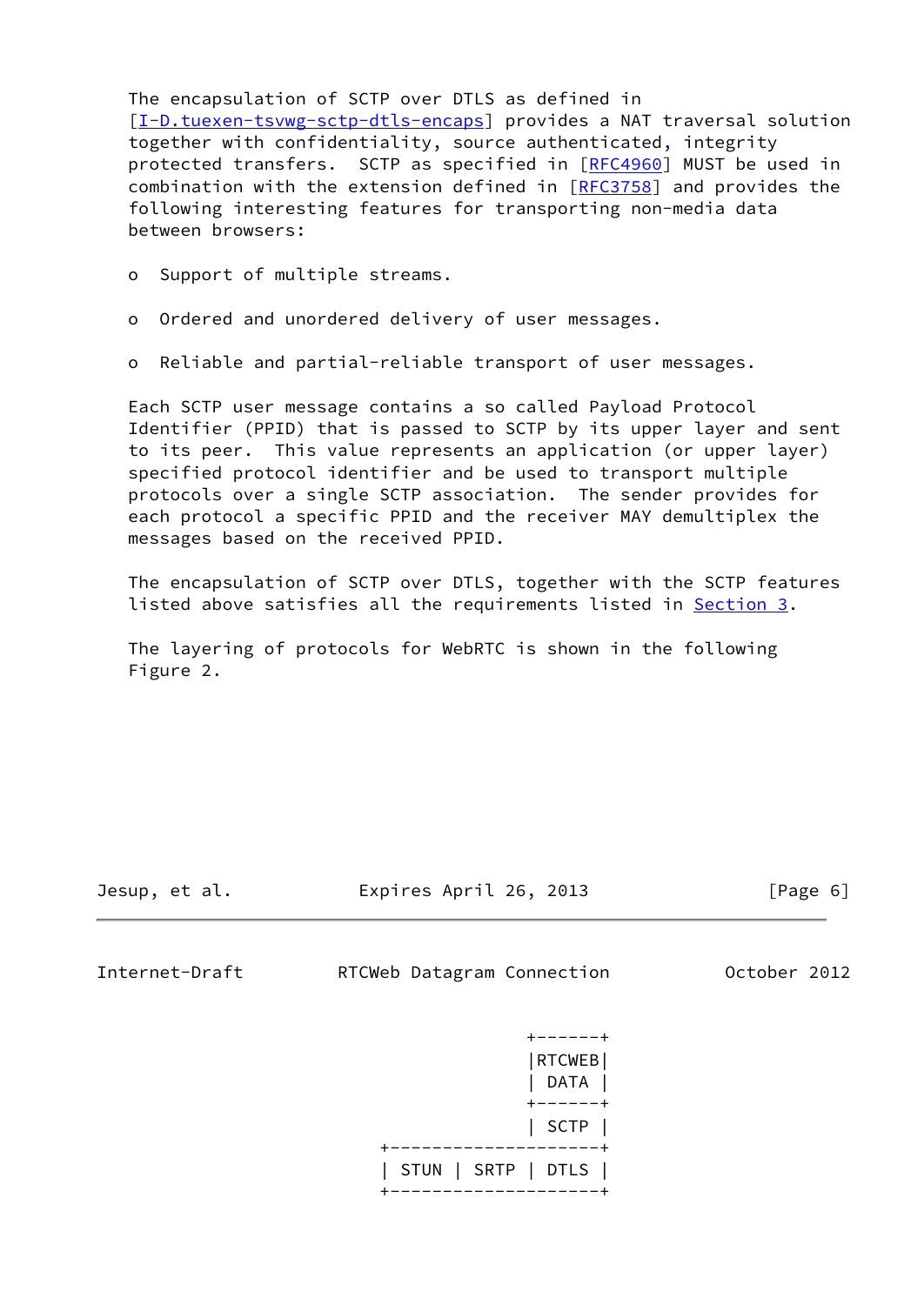| <b>ICE</b>                                        |
|---------------------------------------------------|
| ---------------------<br>  UDP1   UDP2   $\ldots$ |

Figure 2: WebRTC protocol layers

 This stack (especially in contrast to DTLS over SCTP [\[RFC6083](https://datatracker.ietf.org/doc/pdf/rfc6083)]) has been chosen because it

o supports the transmission of arbitrary large user messages.

o shares the DTLS connection with the media channels.

o provides privacy for the SCTP control information.

 Considering the protocol stack of Figure 2 the usage of DTLS over UDP is specified in [\[RFC6347](https://datatracker.ietf.org/doc/pdf/rfc6347)], while the usage of SCTP on top of DTLS is specified in [\[I-D.tuexen-tsvwg-sctp-dtls-encaps\]](#page-12-2).

 Since DTLS is typically implemented in user-land, the SCTP stack also needs to be a user-land stack.

 When using DTLS as the lower layer, only single homed SCTP associations SHOULD be used, since DTLS does not expose any address management to its upper layer. The ICE/UDP layer can handle IP address changes during a session without needing to notify the DTLS and SCTP layers, though it would be advantageous to retest path MTU on an IP address change.

 DTLS implementations used for this stack SHOULD support controlling fields of the IP layer like the Don't fragment (DF)-bit in case of IPv4 and the Differentiated Services Code Point (DSCP) field required for supporting  $[I-D.iett-trcweb-qos]$ . Being able to set the  $(DF)-bit$  in case of IPv4 is required for performing path MTU discovery. The DTLS implementation SHOULD also support sending user messages exceeding the path MTU.

 Incoming ICMP or ICMPv6 messages can't be processed by the SCTP layer, since there is no way to identify the corresponding

| Jesup, et al. |  | Expires April 26, 2013 |  | [Page 7] |
|---------------|--|------------------------|--|----------|
|---------------|--|------------------------|--|----------|

<span id="page-7-0"></span>Internet-Draft RTCWeb Datagram Connection October 2012

association. Therefore SCTP MUST support performing Path MTU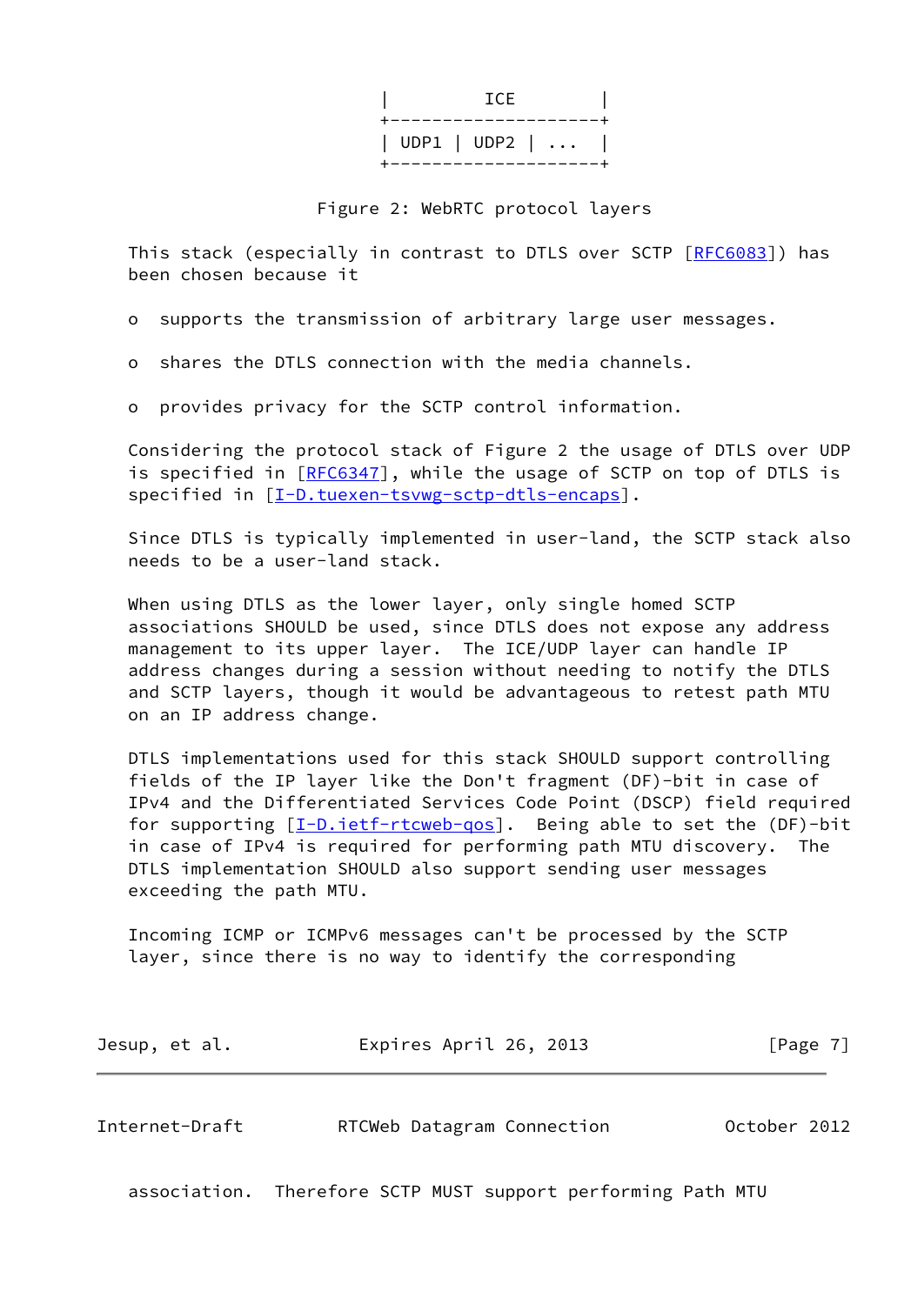discovery without relying on ICMP or ICMPv6. In general, the lower layer interface of an SCTP implementation SHOULD be adapted to address the differences between IPv4 or IPv6 (being connection-less) or DTLS (being connection-oriented).

 When protocol stack of Figure 2 is used, DTLS protects the complete SCTP packet, so it provides confidentiality, integrity and source authentication of the complete SCTP packet.

 This protocol stack MUST support the usage of multiple SCTP streams. A user message can be sent ordered or unordered and with partial or full reliability. The partial reliability extension MUST support policies to limit

- o the transmission and retransmission by time.
- o the number of retransmissions.

 Limiting the number of retransmissions to zero combined with unordered delivery provides a UDP-like service where each user message is sent exactly once and delivered in the order received.

 SCTP provides congestion control on a per-association base. This means that all SCTP streams within a single SCTP association share the same congestion window. Traffic not being sent over SCTP is not covered by the SCTP congestion control. Due to the typical parallel SRTP media streams, a delay-sensitive congestion control algorithm MUST be supported and the congestion control MAY be coordinated between the data channels and the media streams to avoid a data channel transfer ending up with most or all the channel bandwidth.

 Since SCTP does not support the negotiation of a congestion control algorithm, the algorithm either MUST be negotiated before establishment of the SCTP association or MUST not require any negotiation because it only requires sender side behavior using existing information carried in the association.

## <span id="page-8-0"></span>[6](#page-8-0). The Usage of SCTP in the RTCWeb Context

The important features of SCTP in the RTCWeb context are:

- o TCP-friendly congestion control.
- o The congestion control is modifiable for integration with media stream congestion control.

Jesup, et al. Expires April 26, 2013 [Page 8]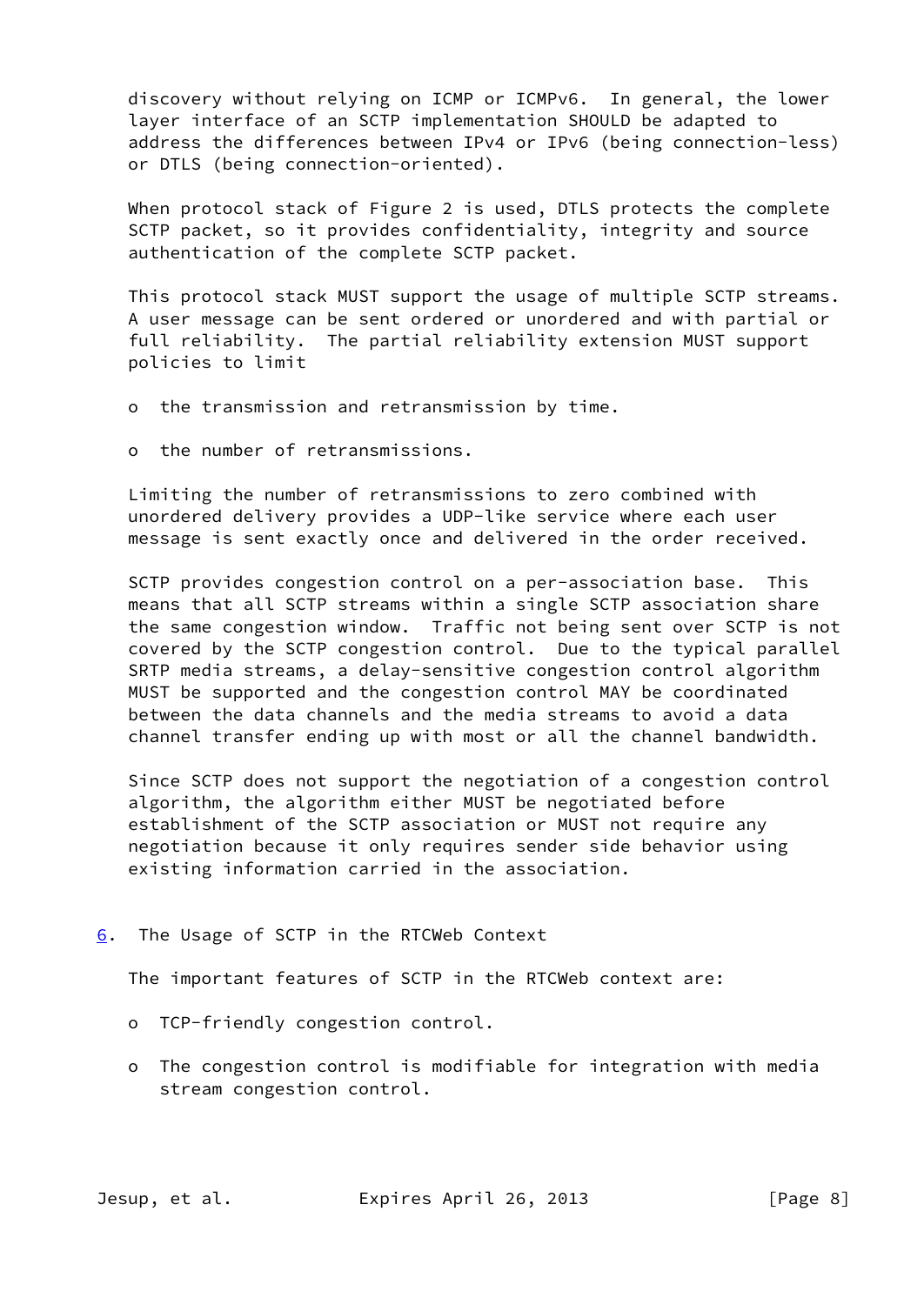- <span id="page-9-1"></span>o Support for multiple channels with different characteristics.
- o Support for out-of-order delivery.
- o Support for large datagrams and PMTU-discovery and fragmentation.
- o Reliable or partial reliability support.
- o Support of multiple streams.

 SCTP multihoming will not be used in RTCWeb. The SCTP layer will simply act as if it were running on a single-homed host, since that is the abstraction that the lower layer (a connection oriented, unreliable datagram service) exposes.

#### <span id="page-9-0"></span>[6.1](#page-9-0). Association Setup

 The SCTP association will be set up when the two endpoints of the WebRTC PeerConnection agree on opening it, as negotiated by JSEP (typically an exchange of SDP) [\[I-D.ietf-rtcweb-jsep](#page-12-4)]. Additionally, the negotiation SHOULD include some type of congestion control selection. It will use the DTLS connection selected via SDP; typically this will be shared via BUNDLE with DTLS connections used to key the DTLS-SRTP media streams.

 The application SHOULD indicate the initial number of streams required when opening the association, and if no value is supplied, the implementation SHOULD provide a default, with a suggested value of 16. If more simultaneous streams are needed, [\[RFC6525](https://datatracker.ietf.org/doc/pdf/rfc6525)] allows adding additional (but not removing) streams to an existing association. Note there can be up to 65536 SCTP streams per SCTP association in each direction.

## <span id="page-9-2"></span>[6.2](#page-9-2). SCTP Streams

 SCTP defines a stream as an unidirectional logical channel existing within an SCTP association one to another SCTP endpoint. The streams are used to provide the notion of in-sequence delivery and for multiplexing. Each user message is sent on a particular stream, either order or unordered. Ordering is preserved only for all ordered messages sent on the same stream.

## <span id="page-9-3"></span>[6.3](#page-9-3). Channel Definition

 The W3C has consensus on defining the application API for WebRTC dataChannels to be bidirectional. They also consider the notions of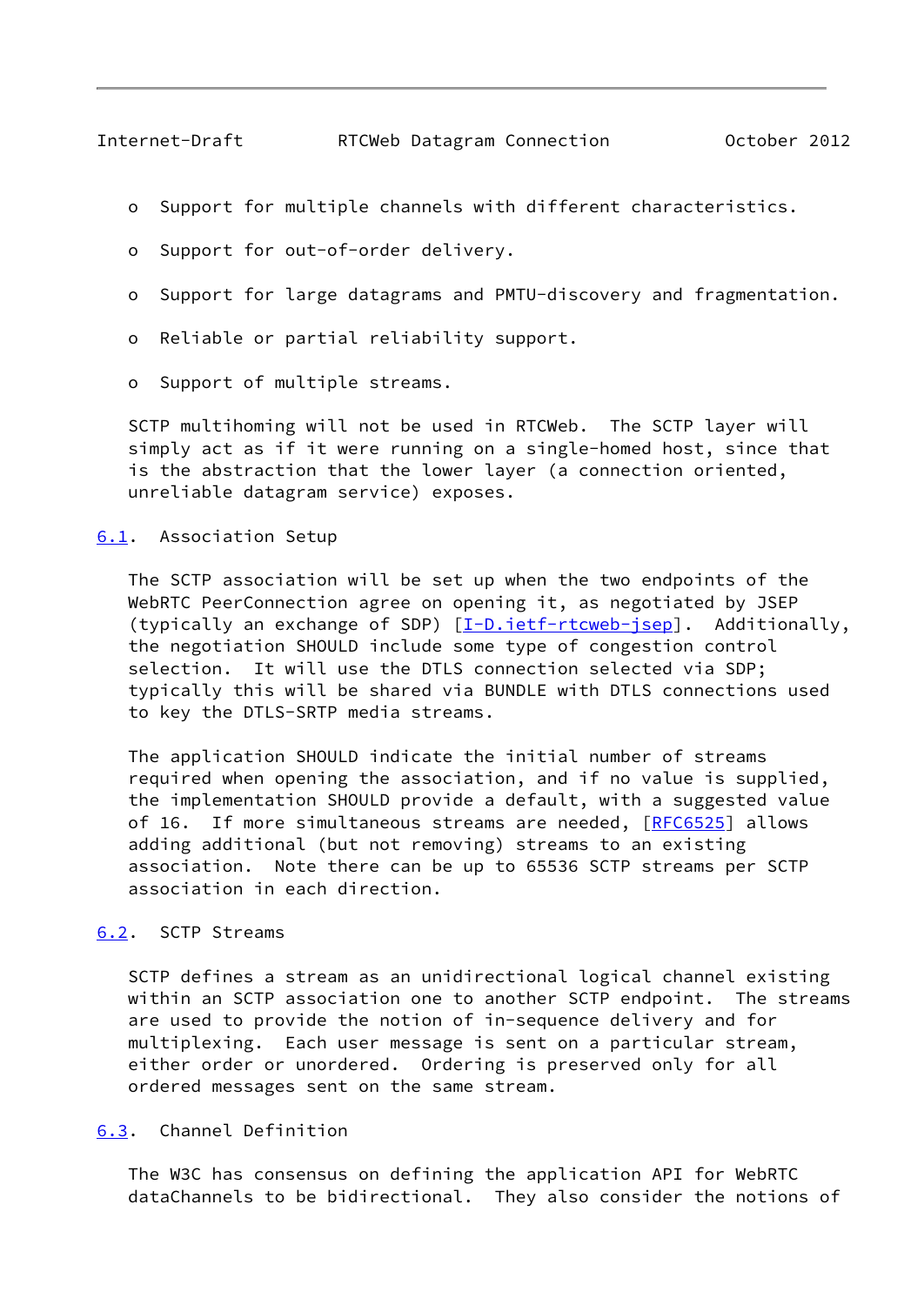in-sequence, out-of-sequence, reliable and un-reliable as properties of Channels. One strong wish is for the application-level API to be

| Jesup, et al. | Expires April 26, 2013 | [Page 9] |
|---------------|------------------------|----------|
|---------------|------------------------|----------|

<span id="page-10-1"></span>Internet-Draft RTCWeb Datagram Connection October 2012

 close to the API for WebSockets, which implies bidirectional streams of data and waiting for onopen to fire before sending, a textual label used to identify the meaning of the stream, among other things.

 The realization of a bidirectional Data Channel is a pair of one incoming stream and one outgoing SCTP stream.

The simple protocol specified in  $[I-D.java = true]$ MUST be used to set up and manage the bidirectional data channels.

 Note that there's no requirement for the SCTP streams used to create a bidirectional channel have the same number in each direction. How stream values are selected is protocol and implementation dependent.

 Closing of a Data Channel MUST be signalled by resetting the corresponding streams [[RFC6525](https://datatracker.ietf.org/doc/pdf/rfc6525)]. Resetting a stream set the Stream Sequence Numbers (SSNs) of the stream back to 'zero' with a corresponding notification to the application layer that the reset has been performed. Closed streams are available to reuse.

 [RFC6525] also guarantees that all the messages are delivered (or expired) before resetting the stream.

<span id="page-10-0"></span>[6.4](#page-10-0). Usage of Payload Protocol Identifier

 The SCTP Payload Protocol Identifiers (PPIDs) MUST used to signal the interpretation of the "Payload data", like the protocol specified in [\[I-D.jesup-rtcweb-data-protocol](#page-12-5)] uses them to identify a Javascript string, a Javascript array or a a Javascript blob.

<span id="page-10-2"></span>[7](#page-10-2). Security Considerations

To be done.

<span id="page-10-3"></span>[8](#page-10-3). IANA Considerations

This document does not require any actions by the IANA.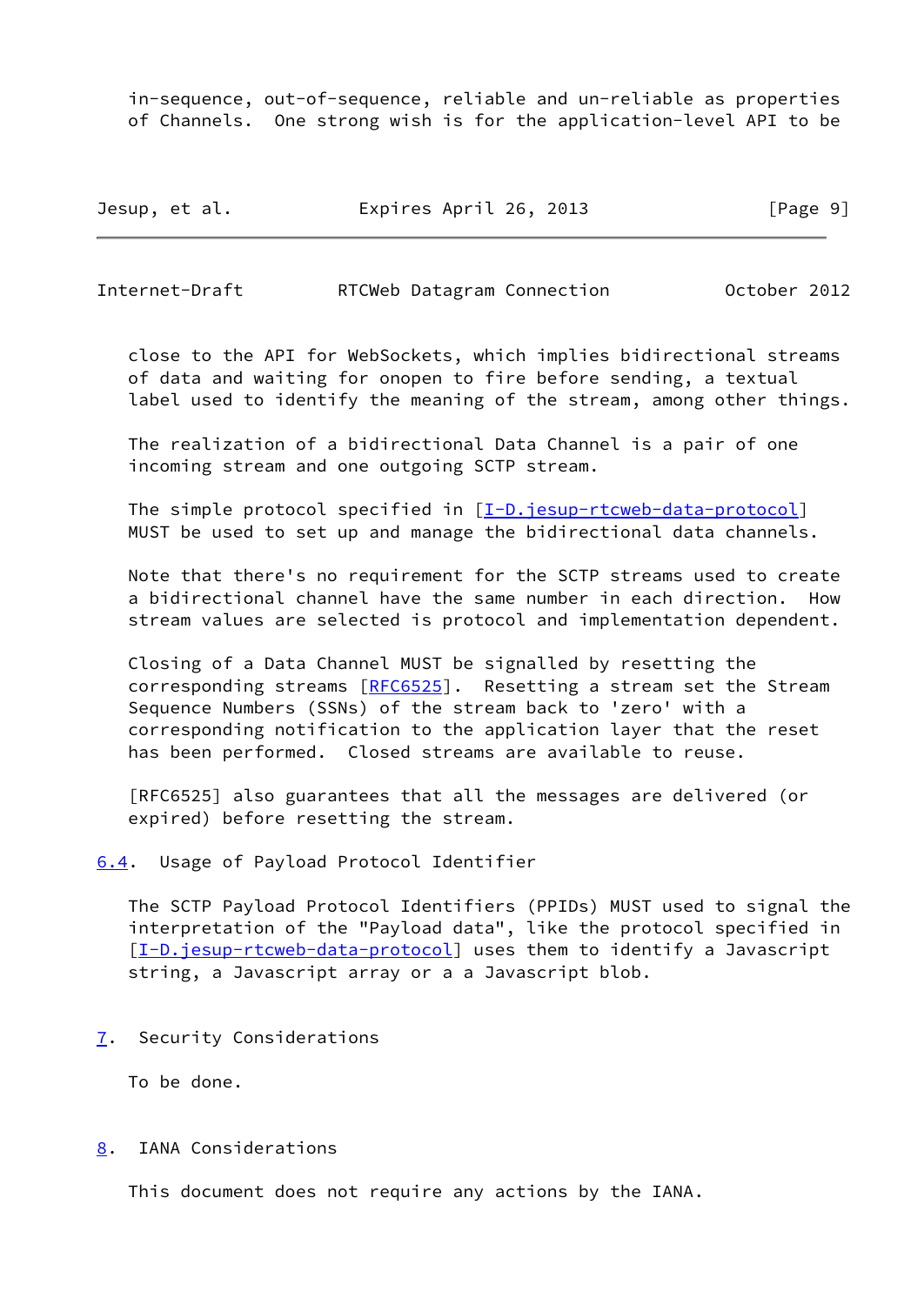## <span id="page-11-0"></span>[9](#page-11-0). Acknowledgments

 Many thanks for comments, ideas, and text from Harald Alvestrand, Adam Bergkvist, Cullen Jennings, Eric Rescorla, Randall Stewart, and Justin Uberti.

<span id="page-11-2"></span><span id="page-11-1"></span>

| Jesup, et al.                    | Expires April 26, 2013                                                                                                                                                              | [Page 10]    |
|----------------------------------|-------------------------------------------------------------------------------------------------------------------------------------------------------------------------------------|--------------|
| Internet-Draft                   | RTCWeb Datagram Connection                                                                                                                                                          | October 2012 |
| 10.                              | Informative References                                                                                                                                                              |              |
| $\lceil \mathsf{RFC2119} \rceil$ | Bradner, S., "Key words for use in RFCs to Indicate<br>Requirement Levels", BCP 14, RFC 2119, March 1997.                                                                           |              |
| [REC3758]                        | Stewart, R., Ramalho, M., Xie, Q., Tuexen, M., and P.<br>Conrad, "Stream Control Transmission Protocol (SCTP)<br>Partial Reliability Extension", RFC 3758, May 2004.                |              |
| [REC4960]                        | Stewart, R., "Stream Control Transmission Protocol",<br>RFC 4960, September 2007.                                                                                                   |              |
| $\lceil$ RFC5245]                | Rosenberg, J., "Interactive Connectivity Establishment<br>(ICE): A Protocol for Network Address Translator (NAT)<br>Traversal for Offer/Answer Protocols", RFC 5245,<br>April 2010. |              |
| [REG083]                         | Tuexen, M., Seggelmann, R., and E. Rescorla, "Datagram<br>Transport Layer Security (DTLS) for Stream Control<br>Transmission Protocol (SCTP)", RFC 6083, January 2011.              |              |
| [REG347]                         | Rescorla, E. and N. Modadugu, "Datagram Transport Layer<br>Security Version 1.2", RFC 6347, January 2012.                                                                           |              |
| [RFC6525]                        | Stewart, R., Tuexen, M., and P. Lei, "Stream Control<br>Transmission Protocol (SCTP) Stream Reconfiguration",<br>RFC 6525, February 2012.                                           |              |
|                                  | $[I-D.ietf-rtcweb-security]$<br>Rescorla, E., "Security Considerations for RTC-Web",<br>draft-ietf-rtcweb-security-03 (work in progress),                                           |              |

<span id="page-11-3"></span>June 2012.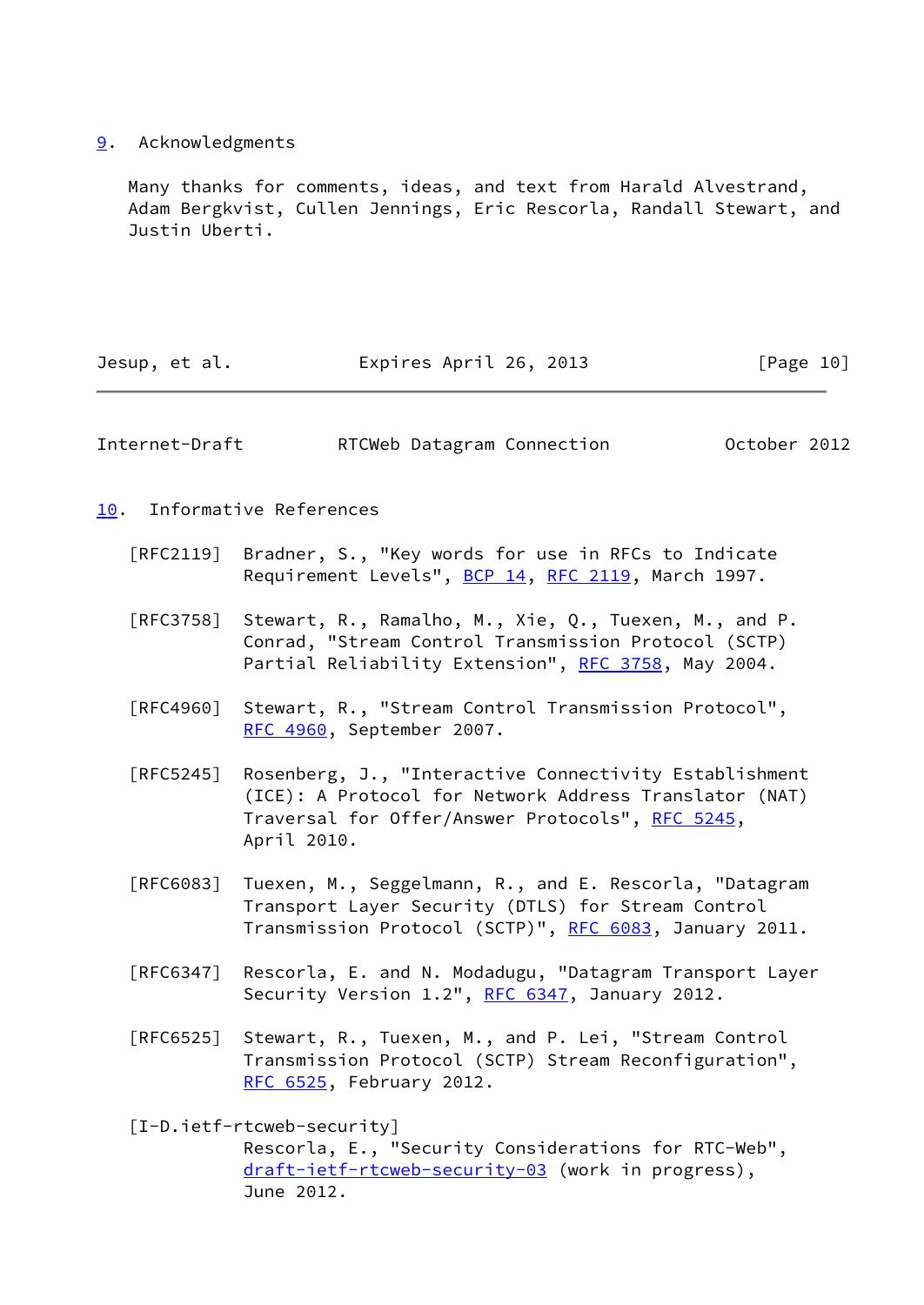<span id="page-12-4"></span><span id="page-12-3"></span><span id="page-12-1"></span> [I-D.ietf-rtcweb-security-arch] Rescorla, E., "RTCWEB Security Architecture", [draft-ietf-rtcweb-security-arch-05](https://datatracker.ietf.org/doc/pdf/draft-ietf-rtcweb-security-arch-05) (work in progress), October 2012. [I-D.ietf-rtcweb-jsep] Uberti, J. and C. Jennings, "Javascript Session Establishment Protocol", [draft-ietf-rtcweb-jsep-01](https://datatracker.ietf.org/doc/pdf/draft-ietf-rtcweb-jsep-01) (work in progress), June 2012. [I-D.ietf-rtcweb-qos] Dhesikan, S., Druta, D., Jones, P., and J. Polk, "DSCP and other packet markings for RTCWeb QoS", [draft-ietf-rtcweb-qos-00](https://datatracker.ietf.org/doc/pdf/draft-ietf-rtcweb-qos-00) (work in progress), October 2012. Jesup, et al. Expires April 26, 2013 [Page 11] Internet-Draft RTCWeb Datagram Connection October 2012 [I-D.ietf-tsvwg-sctp-udp-encaps] Tuexen, M. and R. Stewart, "UDP Encapsulation of SCTP Packets", [draft-ietf-tsvwg-sctp-udp-encaps-06](https://datatracker.ietf.org/doc/pdf/draft-ietf-tsvwg-sctp-udp-encaps-06) (work in progress), October 2012. [I-D.jesup-rtcweb-data-protocol]

<span id="page-12-5"></span><span id="page-12-0"></span> Jesup, R., Loreto, S., and M. Tuexen, "WebRTC Data Channel Protocol", [draft-jesup-rtcweb-data-protocol-03](https://datatracker.ietf.org/doc/pdf/draft-jesup-rtcweb-data-protocol-03) (work in progress), September 2012.

<span id="page-12-2"></span> [I-D.tuexen-tsvwg-sctp-dtls-encaps] Jesup, R., Loreto, S., Stewart, R., and M. Tuexen, "DTLS Encapsulation of SCTP Packets for RTCWEB", [draft-tuexen-tsvwg-sctp-dtls-encaps-01](https://datatracker.ietf.org/doc/pdf/draft-tuexen-tsvwg-sctp-dtls-encaps-01) (work in progress), July 2012.

Authors' Addresses

 Randell Jesup Mozilla USA

Email: randell-ietf@jesup.org